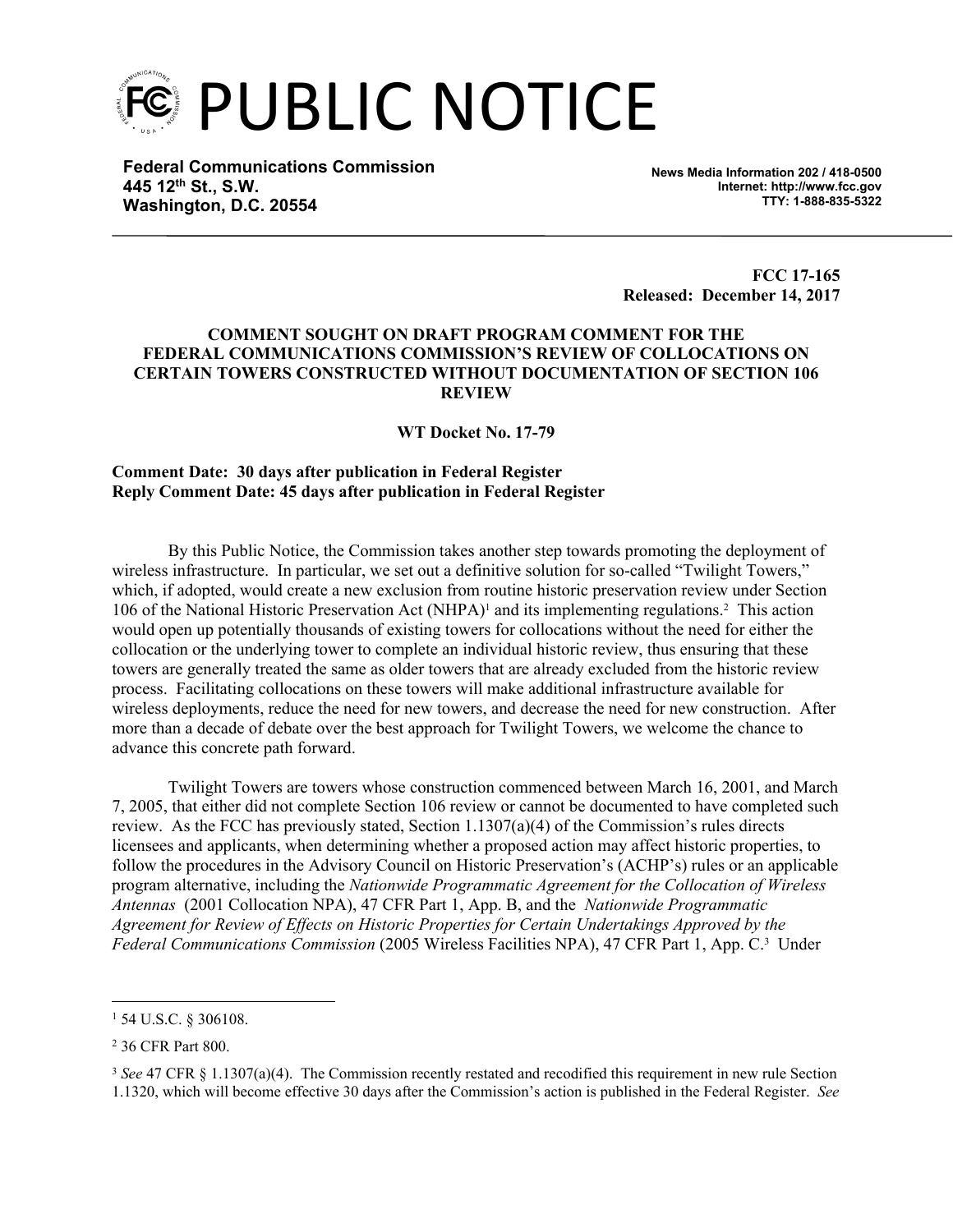the 2001 Collocation NPA, collocations on towers whose construction commenced on or before March 16, 2001, are generally excluded from routine historic preservation review, regardless of whether the underlying tower has undergone Section 106 review.<sup>4</sup> The 2001 Collocation NPA provides that collocations on towers whose construction commenced on or after March 16, 2001, by contrast, are excluded from historic preservation review only if the Section 106 review process for the underlying tower and any associated environmental reviews has been completed.<sup>5</sup> The 2005 Wireless Facilities NPA, which became effective on March 7, 2005, establishes detailed procedures for reviewing the effects of communications towers on historic properties.

As indicated above, there are a large number of towers that were built between the adoption of the 2001 Collocation NPA and the effective date of the 2005 Wireless Facilities NPA that either did not complete Section 106 review or for which documentation of Section 106 review is unavailable. Although during this time the Commission's environmental rules required licensees and applicants to evaluate whether proposed facilities may affect historic properties,<sup>6</sup> the text of the rule did not at that time require parties to perform this evaluation by following the ACHP's rules or any other particular process. Thus, some in the industry have argued that, prior to the 2005 Wireless Facilities NPA, it was unclear whether the Commission's rules required consultation with the relevant SHPO and/or Tribal Historic Preservation Officer (THPO), Tribal engagement, or any other procedures, and that this uncertainty was the reason why many towers built during this period did not go through the clearance process.<sup>7</sup> Because the successful completion of the Section 106 process is a predicate to the exclusion from review of collocations on towers completed after March 16, 2001, licensees cannot collocate on these Twilight Towers unless either each collocation completes Section 106 review or the underlying tower goes through an individual post-construction review process.

By this Public Notice, the Commission finally identifies a path forward for these Twilight Towers. In particular, we seek public comment on the attached draft Program Comment addressing the historic preservation review requirements for collocating communications equipment on Twilight Towers.

4 2001 Collocation NPA, § III. Collocations on towers whose construction commenced on or before March 16, 2001 are excluded from Section 106 review unless (1) the mounting of the antenna will result in a substantial increase in size of the tower; or (2) the tower has been determined by the Commission to have an adverse effect on one or more historic properties; or (3) the tower is the subject of a pending environmental review or related proceeding before the Commission involving compliance with Section 106 of the National Historic Preservation Act; or (4) the collocation licensee or the owner of the tower has received written or electronic notification that the Commission is in receipt of a complaint from a member of the public, a Tribal Nation, a State Historic Preservation Officer (SHPO) or the ACHP, that the collocation has an adverse effect on one or more historic properties.

5 2001 Collocation NPA, § IV.

<sup>6</sup> *See* 47 CFR 1.1307(a)(4) (2004) (requiring environmental assessment if facility may affect property listed or eligible for listing in the National Register of Historic Places).

<sup>7</sup> *See, e.g.*, Letter from Brian M. Josef, Ass't Vice Pres. Reg. Affairs, CTIA and D. Zachary Champ, Dir. Gov't. Affairs, PCIA-The Wireless Infrastructure Assoc. to Chad Breckinridge, Assoc. Chief, Wireless Telecommunications Bureau (filed Feb. 19, 2016, available in WT Docket No 17-79) at 3-4; *but see* "Fact Sheet, Antenna Collocation Programmatic Agreement," Public Notice, 17 FCC Rcd 508, 511 (2002) ("this evaluation process includes consultation with the relevant [SHPO] and/or [THPO], as well as compliance with other procedures set out in the ACHP rules, 36 C.F.R. Part 800, Subpart B").

*Accelerating Wireless Broadband Deployment by Removing Barriers to Infrastructure Investment,* Report and Order, FCC 17-153 (released Nov. 17, 2017).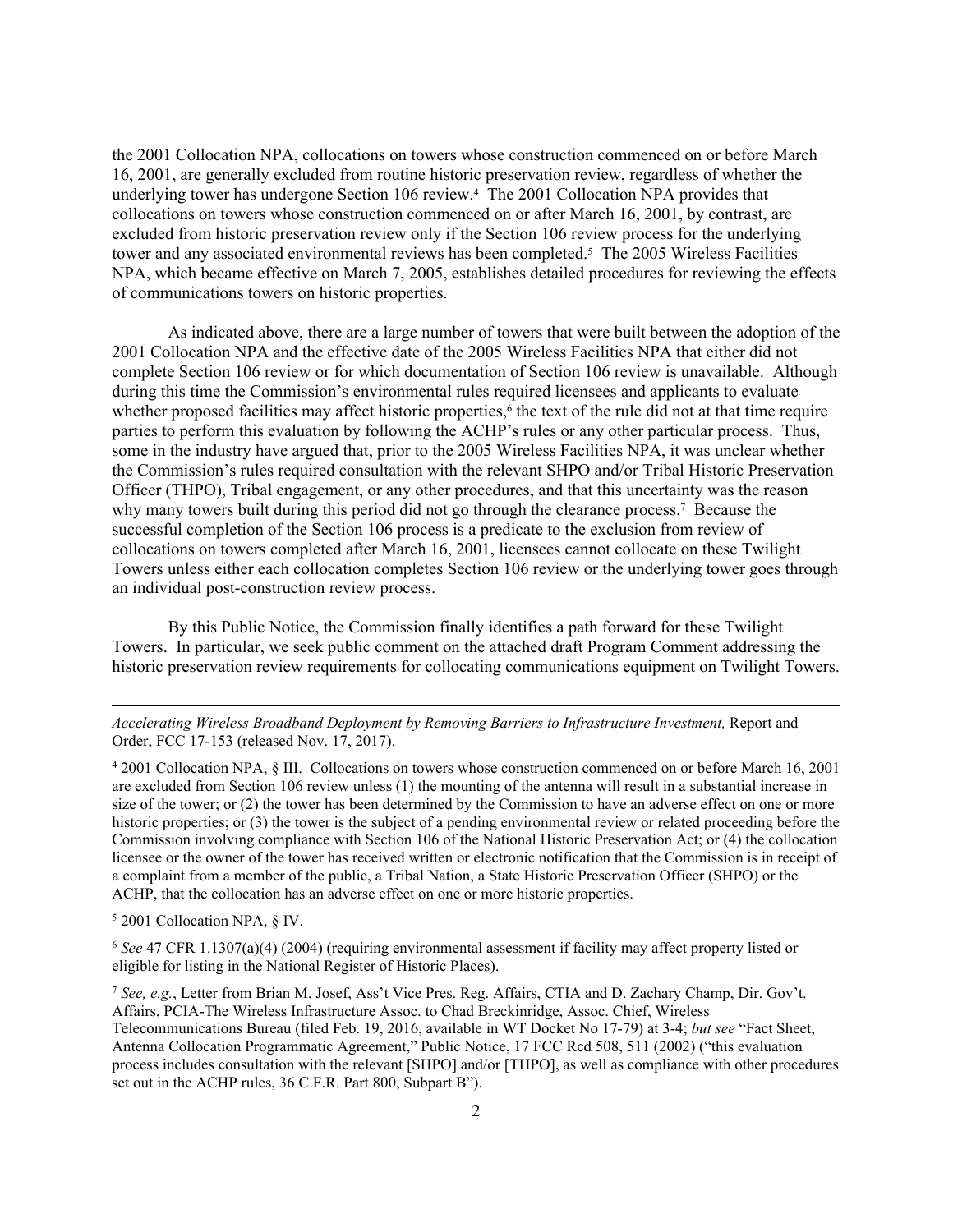If adopted by the ACHP, the draft Program Comment would establish procedures for permitting collocations on Twilight Towers.

The ACHP's rules contain general procedures for considering effects on historic properties, but they also provide a means of establishing customized or streamlined alternative review procedures called "program alternatives."<sup>8</sup> Where the ACHP determines that a defined program or activity has minimal potential to affect or adversely affect historic properties, a program alternative may reduce the scope of or entirely eliminate the review process. One type of program alternative is the Program Comment.<sup>9</sup>

Given the record before us, we believe that a Program Comment is a suitable vehicle for specifying how Twilight Towers can be appropriately made available to facilitate broadband deployment. Therefore, we seek comment on the attached draft consistent with the ACHP's process for developing and issuing a Program Comment. After considering input from all interested parties, the Commission will revise the draft Program Comment as appropriate, summarize the comments for the ACHP,10 and formally request that the ACHP issue the Program Comment. The ACHP's rules specify that it will then decide whether to issue the Program Comment within 45 days, and the Commission will publish notice of any Program Comment that the ACHP provides in the Federal Register.<sup>11</sup>

This draft Program Comment is informed by comments received in response to the *Wireless*  Infrastructure NPRM,<sup>12</sup> as well as several years of engagement with affected parties, including Tribal Nations, NHOs, SHPOs, and industry, by conducting government-to-government consultation with Tribal Nations, holding face-to-face meetings, sponsoring webinars and workshops, participating in conferences, and distributing written materials. In addition, since the release of the *Wireless Infrastructure NPRM*, the Commission has met with Tribal representatives numerous times with a focus on issues related to Section 106 review, including meetings with the Chairman and commissioners, as well as conference calls and meetings between staff and SHPOs, Tribal representatives, and others.

Commenters on the *Wireless Infrastructure NPRM* generally concur that the Commission should take affirmative steps to develop a regime governing the circumstances and procedures under which collocations will be permitted on Twilight Towers. In general, industry commenters assert that the Commission should grandfather, exempt, or exclude these towers from any historic preservation review, arguing that the towers are unlikely to have adverse effects on historic properties that have not been detected, that current ambiguities in the process are preventing widespread collocations, that there was no clear process for historic preservation review of proposed towers prior to 2005, and that many of the towers are no longer in the possession of their original owners.13 Other commenters, including SHPOs and Tribal Nations and their associations, as indicated above, advocate requiring a review process and

<sup>12</sup> *Accelerating Wireless Broadband Deployment by Removing Barriers to Infrastructure Deployment*, Notice of Proposed Rulemaking, 32 FCC Rcd 3330 (2017) (*Wireless Infrastructure NPRM*).

<sup>13</sup> *See, e.g.,* Verizon comments at 62; Sprint comments at 33; AT&T comments at 39-41; Competitive Carriers Association comments at 50-51.

<sup>8</sup> 36 CFR § 800.14.

<sup>9</sup> 36 CFR § 800.14(e).

<sup>10</sup> *See* 36 CFR § 800.14(e)(1); *see also* 36 CFR § 800.14(f)(2) (agency shall summarize views of and provide copies of written comments of Tribal Nations and Native Hawaiian Organizations (NHOs)).

 $11$  36 CFR § 800.14(e)(5).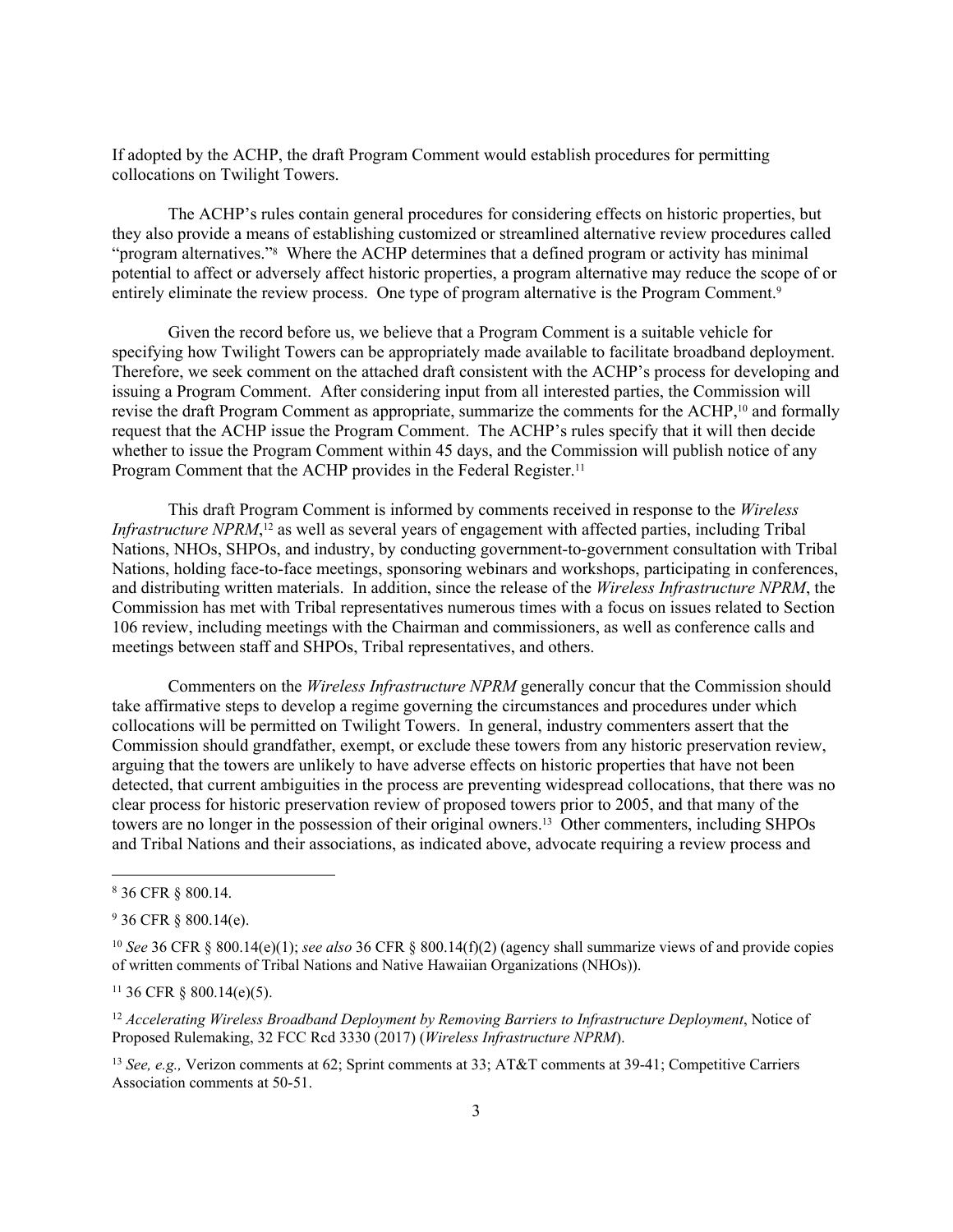mitigation of adverse effects before collocations on these towers can be permitted, contending that failure to perform Section 106 review for these towers should not be forgiven retroactively, that collocations on existing towers can increase any adverse effects of the towers, that removal should be considered for towers with particularly egregious adverse effects, and that collocations that involve any ground disturbance must be subject to Section 106 review before the Commission can allow collocations.<sup>14</sup> We seek comment on the extent to which the draft Program Comment, as described below, effectively addresses these concerns.

In the *Wireless Infrastructure NPRM*, the Commission stated that we do not anticipate taking any enforcement action or imposing any penalties based on good faith deployment during the Twilight Tower period.15 In light of the additional comments we have received on this issue, and our recognition in this Public Notice that the FCC did not provide specific guidance regarding the procedures for conducting historic preservation review, we now make clear that the FCC will not take enforcement action relating to the construction of Twilight Towers based on the failure to follow any particular method of considering historic preservation issues or otherwise based on the good faith deployment of Twilight Towers.<sup>16</sup>

Comments are due on or before 30 days after publication in the Federal Register and Reply Comments are due on or before 45 days after publication in the Federal Register.<sup>17</sup>

As established in the *Wireless Infrastructure NPRM,* this is a "permit-but-disclose" proceeding in accordance with the Commission's *ex parte* rules, but with a limited modification in light of the Commission's trust relationship with Tribal Nations and Native Hawaiian Organizations (NHOs).<sup>18</sup> *Ex parte* presentations involving elected and appointed leaders and duly appointed representatives of federally-recognized Tribal Nations and NHOs are exempt from the disclosure requirements in permitbut-disclose proceedings, as well as the prohibitions during the Sunshine Agenda period. Nevertheless, Tribal Nations and NHOs, like other interested parties, should file comments, reply comments, and *ex parte* presentations in the record in order to put facts and arguments before the Commission in a manner such that they may be relied upon in the decision-making process.

We note that some commenters urge the Commission to hold additional meetings with Tribal

<sup>14</sup> *See, e.g.,* National Conference of State Historic Preservation Officers comments at 6-7; Delaware Historical and Cultural Affairs comments at 5; Missouri State Historic Preservation Office comments at 5; State of California Office of Historic Preservation, Dept. of Parks and Recreation comments at 3 (advocating review of Twilight Towers under same process used for proposed new towers); National Congress of American Indians, United South and Eastern Tribes Sovereignty Protection Fund, and National Association of Tribal Historic Preservation Officers (NATHPO) joint comments at 24 (NCAI Joint comments); Mohegan Tribe – Connecticut comments at 3; The Chickasaw Nation comments at 7; NATHPO comments at 5-6; The Navajo Nation and the Navajo Nation Telecommunications Regulatory Commission reply comments at 12.

<sup>15</sup> *Wireless Infrastructure NPRM*, 32 FCC Rcd at 3360, para. 84.

<sup>&</sup>lt;sup>16</sup> To the extent the owner of any Twilight Tower is shown to have intentionally adversely affected a historic property with intent to avoid the requirements of Section 106, Section 110(k) of the NHPA would continue to apply. *See* 54 U.S.C. § 306113.

<sup>&</sup>lt;sup>17</sup> We note that the Commission has received *ex parte* comments filed between the public release of the draft text of this Public Notice and its adoption by the Commission on December 14, 2017. To the extent that they have not been addressed here, these comments will be considered along with any comments filed in response to this Public Notice.

<sup>18</sup> *See Wireless Infrastructure NPRM,* 32 FCC Rcd at 3367, para. 103.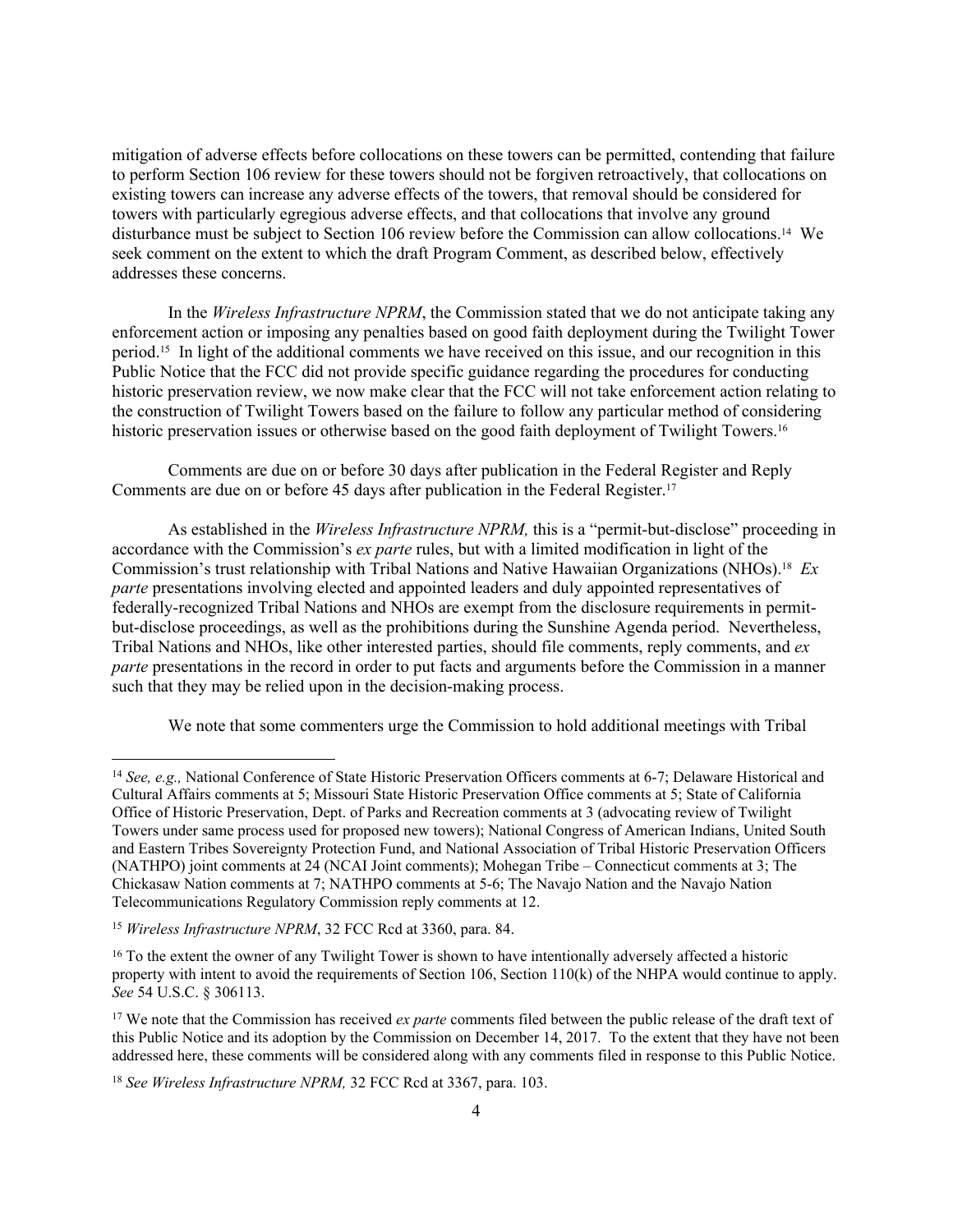Nations regarding Twilight Towers before moving forward<sup>19</sup>—we welcome additional meetings with Tribal Nations, Native Hawaiian Organizations, SHPOs, and industry during this comment period.

Filing Instructions: Pursuant to sections 1.415 and 1.419 of the Commission's rules, 47 CFR §§ 1.415, 1.419, interested parties may file comments on or before the date indicated on the first page of this document. Comments may be filed using the Commission's Electronic Comment Filing System (ECFS).

- Electronic Filers: Comments may be filed electronically using the Internet by accessing the ECFS: [http://apps.fcc.gov/ecfs/.](http://apps.fcc.gov/ecfs/)
- Paper Filers: Parties who choose to file by paper must file an original and one copy of each filing. If more than one docket or rulemaking number appears in the caption of this proceeding, filers must submit two additional copies for each additional docket or rulemaking number.

Filings can be sent by hand or messenger delivery, by commercial overnight courier, or by first-class or overnight U.S. Postal Service mail. All filings must be addressed to the Commission's Secretary, Office of the Secretary, Federal Communications Commission.

- All hand-delivered or messenger-delivered paper filings for the Commission's Secretary must be delivered to FCC Headquarters at 445 12<sup>th</sup> St., SW, Room TW-A325, Washington, DC 20554. The filing hours are 8:00 a.m. to 7:00 p.m. All hand deliveries must be held together with rubber bands or fasteners. Any envelopes and boxes must be disposed of before entering the building.
- Commercial overnight mail (other than U.S. Postal Service Express Mail and Priority Mail) must be sent to 9050 Junction Drive, Annapolis Junction, MD 20701.
- U.S. Postal Service first-class, Express, and Priority mail must be addressed to 445 12<sup>th</sup> Street, SW, Washington DC 20554.

People with Disabilities: To request materials in accessible formats for people with disabilities (braille, large print, electronic files, audio format), send an e-mail to [fcc504@fcc.gov](mailto:fcc504@fcc.gov) or call the Consumer  $\&$ Governmental Affairs Bureau at 202-418-0530 (voice), 202-418-0432 (tty).

Wireless Telecommunications Bureau contact: Daniel Margolis, Attorney Advisor, [Daniel.Margolis@fcc.gov,](mailto:Daniel.Margolis@fcc.gov) 202-418-1377.

Media contact: Cecilia Sulhoff, [Cecilia.Sulhoff@fcc.gov,](mailto:Cecilia.Sulhoff@fcc.gov) 202-418-0587.

Action taken on December 14, 2017: By Chairman Ajit Pai and Commissioners Mignon L. Clyburn, Michael O'Rielly, Brendan Carr, and Jessica Rosenworcel issuing statements.

**- FCC –**

<sup>19</sup> *See* NCAI Joint comments at 24; The Muscogee (Creek) Nation comments at 12; The Seminole Nation of Oklahoma comments at 21.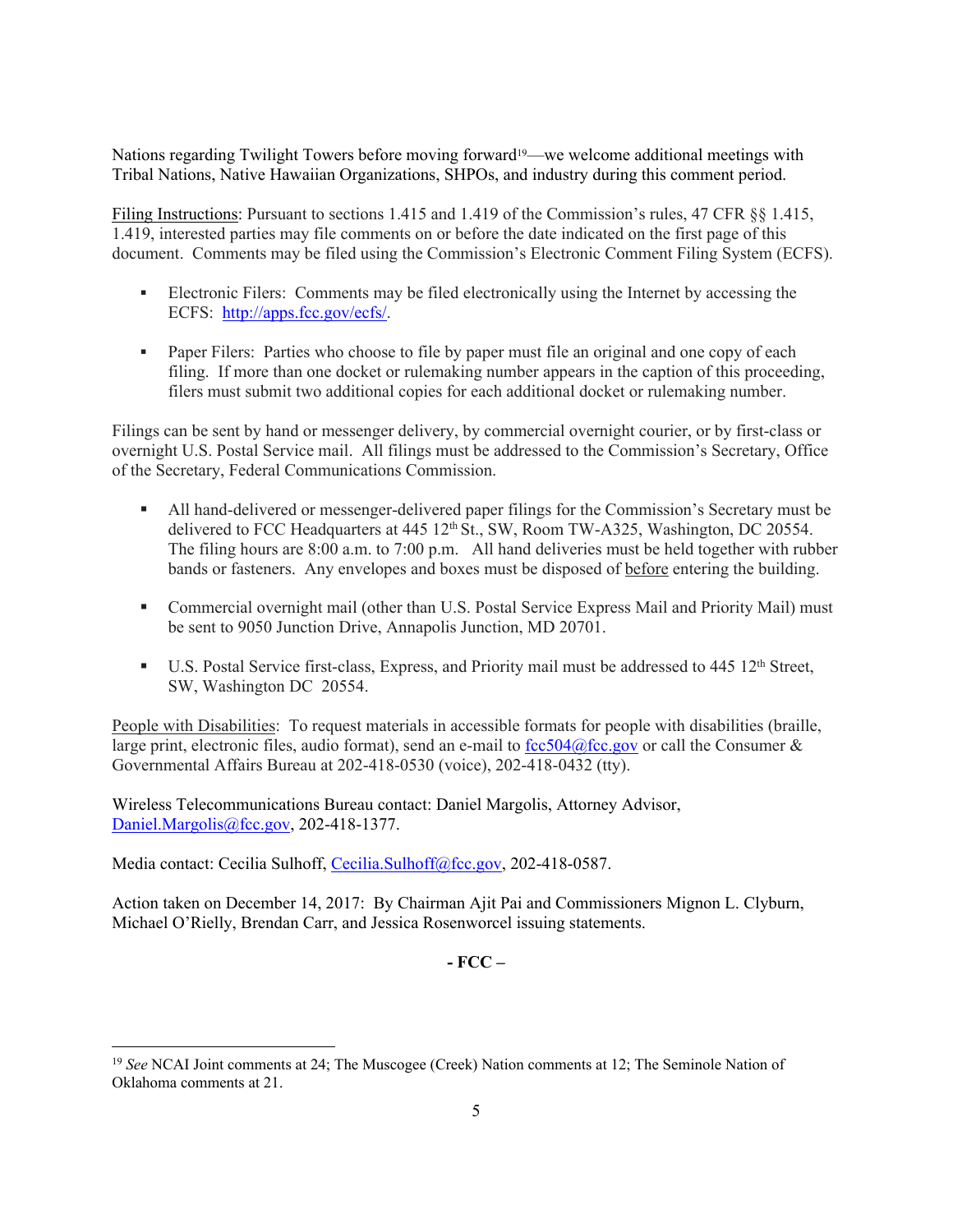### **STATEMENT OF CHAIRMAN AJIT PAI**

### Re: *Comment Sought on Draft Program Comment for the Federal Communications Commission's Review of Collocations on Certain Towers Constructed without Documentation of Section 106 Review*, *Accelerating Wireless Broadband Deployment by Removing Barriers to Infrastructure Investment*, WT Docket No. 17-79

Similar to the vampires in the *Twilight* series, for many of us at the Commission, Twilight Towers has seemed like an issue that would never die. But no more. Today, I am pleased that after more than a decade, the FCC is finally moving forward to address this longstanding problem.

By way of background, Twilight Towers were erected between 2001 and 2005, when there were no clear Commission guidelines for adherence to historic preservation laws. Since then, wireless providers have been unable to collocate new antennas on these towers without going through extensive historic preservation review. This is because they lack the documentation to prove the underlying tower is compliant with guidelines that were put in place after they were erected and therefore cannot qualify for an exemption for new collocations. This is unfair and costly, and it also makes it more difficult for service providers to improve wireless coverage.

Despite efforts by my predecessors over the years to make progress on this issue, the Commission previously had not taken the concrete action necessary to moving forward. So earlier this year, we teed up the issue again in an NPRM looking at various ways to reduce barriers to wireless infrastructure deployment.

And today, we break the logjam.

After many discussions with Tribal representatives, industry, and other interested stakeholders, it is now clear that it is up to the FCC, working with our colleagues at the Advisory Council on Historic Preservation (ACHP), to finally solve this problem. And none too soon; the more rapidly we enable additional use of this infrastructure, the sooner consumers everywhere can benefit from next-generation wireless services. It is my hope that this issue will be wrapped up, at long last, by the middle of next year.

I appreciate the engagement of ACHP staff on this issue and look forward to working with them as we advance this and other wireless infrastructure issues. I also would like to thank my colleagues for their support of this item. In particular, thanks to Commissioner O'Rielly, who has long called for a resolution to this issue, and to Commissioner Carr for his continued leadership on our wireless infrastructure reform docket. And last but certainly not least, thanks to the staff who worked on this item: Paul D'Ari, Garnet Hanly, Eli Johnson, Daniel Margolis, Dana Shaffer, Jill Springer, Jeffrey Steinberg, Donald Stockdale, Cecilia Sulhoff, Suzanne Tetreault, and Mary Claire York from the Wireless Telecommunications Bureau; Janet Sievert from the Consumer and Governmental Affairs Bureau; and Deborah Broderson, Linda Oliver, and Bill Richardson from the Office of General Counsel.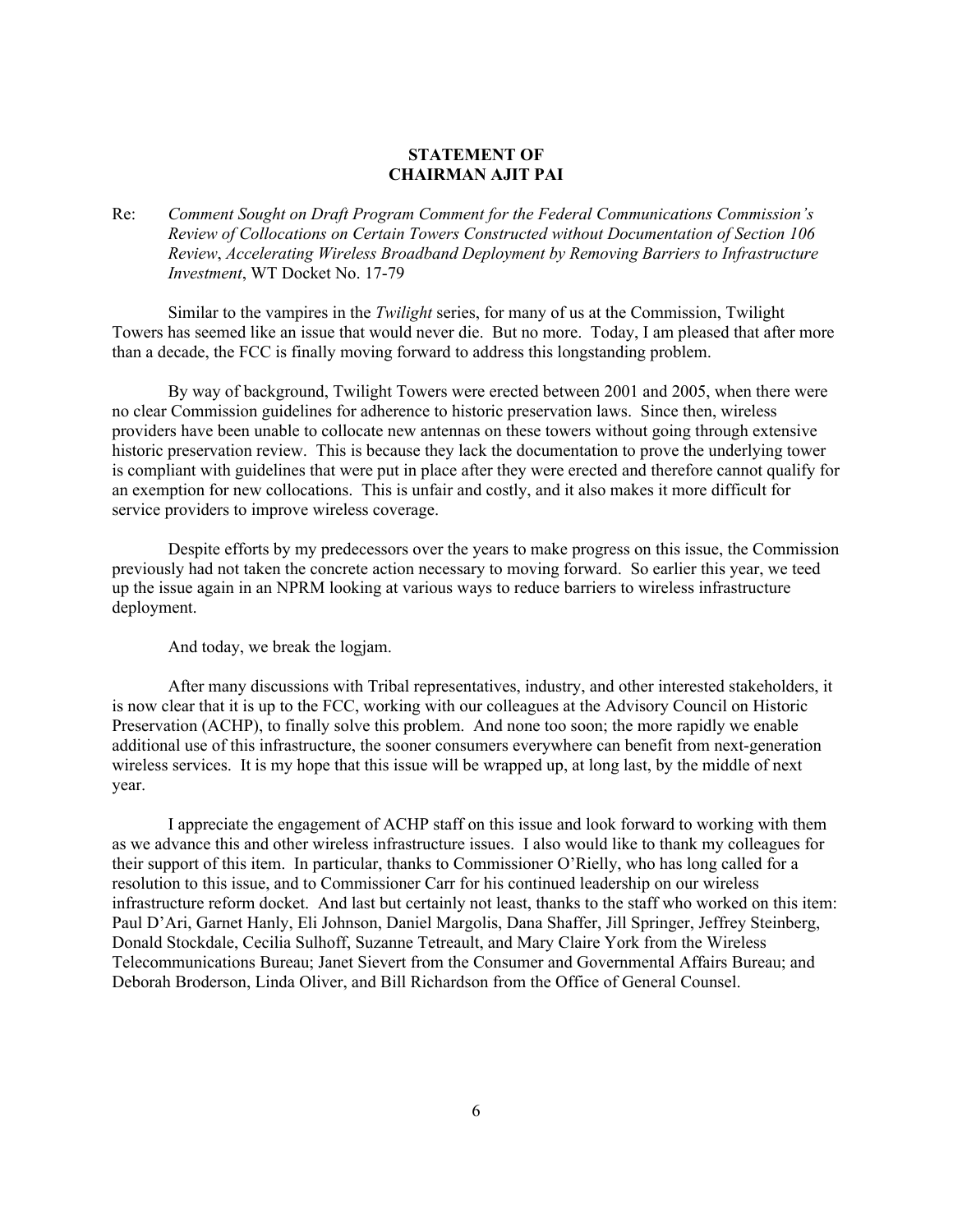## **STATEMENT OF COMMISSIONER MIGNON. L CLYBURN**

Re*: Comment Sought on Draft Program Comment for the Federal Communications Commission's Review of Collocations on Certain Towers Constructed without Documentation of Section 106 Review, Accelerating Wireless Broadband Deployment by Removing Barriers to Infrastructure Investment*, WT Docket No. 17-79

Our best estimates show that today, there are just over four thousand "Twilight Towers" across the United States. To those outside the world of the communications bar, these are wireless towers for which the historic preservation review process may or may not have been completed.

I am sure those who worked on the 2001 and 2005 nationwide programmatic agreements could not have imagined that mysterious and frustrating questions about the legality of these towers would remain. Nevertheless, the approach we are taking through today's Public Notice seeks to resolve what has become a confounding issue. Program comments present an alternative, streamlined procedure for a collocation applicant to comply with historic preservation review requirements. In 2013, as Acting Chairwoman, I saw firsthand how effective program comments could be when I directed the staff of the Wireless Telecommunications Bureau to prepare and release one to address towers to deploy positive train control communications.

It is important that we design program comments to ensure that Tribal Nations have a full opportunity to participate in the review of a proposed collocation. In our April 2017 NPRM on Facilitating Wireless Infrastructure Deployment, we discussed how Tribal Nations have expressed concern that some of the twilight towers, which were constructed between 2001 and 2005, may have effects on properties of religious and cultural significance. So, I am glad that this program comment makes clear that a Tribal Nation may request direct government-to-government consultation with the FCC, at any time, with respect to a twilight tower or collocation. I thank the Bureau for their work on this proceeding.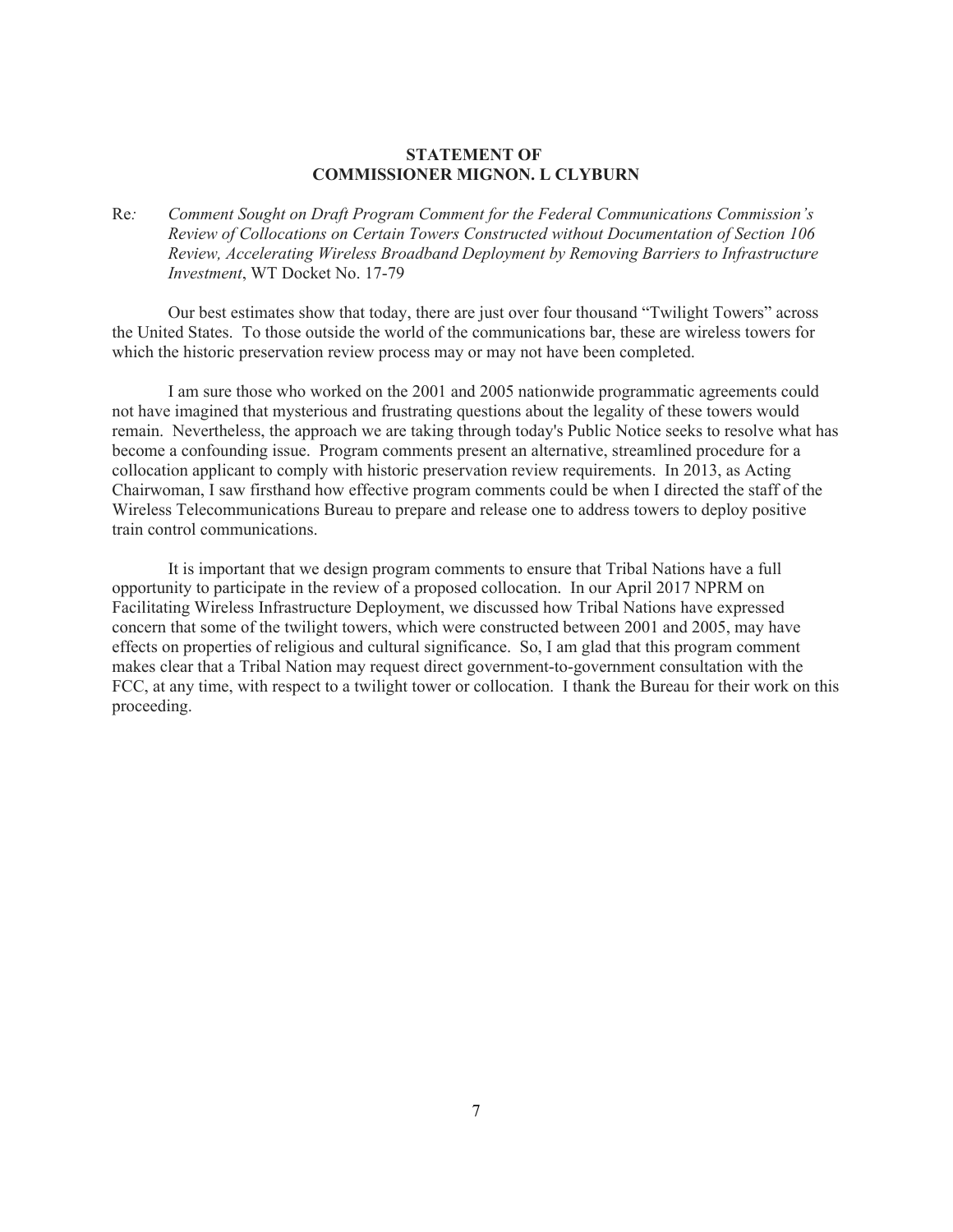### **STATEMENT OF COMMISSIONER MICHAEL O'RIELLY**

Re*: Comment Sought on Draft Program Comment for the Federal Communications Commission's Review of Collocations on Certain Towers Constructed without Documentation of Section 106 Review, Accelerating Wireless Broadband Deployment by Removing Barriers to Infrastructure Investment*, WT Docket No. 17-79

None of us currently on the Commission caused the Twilight Towers situation, which originated back in the early 2000s. Instead, we get the job of cleaning up the mess. Today, we take a decisive first step to do just that. Once complete, our resulting actions will expedite certain antenna collocations, reduce the need for additional macro tower construction and placement, facilitate the expansion of wireless networks (including FirstNet), and improve the wireless experience for consumers.

Having toiled on this issue for several years, I am well aware of some differing perspectives and views on what best to do with Twilight Towers. Over that time, I have explored assorted options and participated in countless conversations over possible solutions, seeking resolution while demanding a realization of the realities. I have pushed Commission staff – many of whom are no longer here to see this to conclusion – to expedite consultations and craft a draft order expeditiously. And, I know there have been endless discussions, consultations, negotiations, workshops and conferences with staff and stakeholders over the years that never resolved the problem. All of this preceding work, however, has led us to this Public Notice (PN), and I want to thank the Chairman and Commissioner Carr for their leadership in making this issue one of the early action items for removing infrastructure barriers.

This PN is an incredibly positive step forward to address the regulatory purgatory faced by those owning so-called Twilight Towers. These towers – some 4,300 or so by most estimates – have been in operation bringing wireless service to the America people for somewhere between *twelve and sixteen years*. At the same time, owners of these towers, many of which may have since been sold, have been stuck, unable to accept collocating partners while policymakers wrestle with the fact that the requisite historic preservation reviews were not documented. In fact, it is estimated that these towers could accommodate an additional 6,500 antennas. Consumers have been prevented from the many benefits from fully loaded towers, including increased network coverage.

Since I am aware of no one that possesses a time machine in order to go back and conduct the reviews pursuant to Commission rules in place today and not back then, we must operate in the present with the facts as they are, not how we may like them to be. Basically, these towers already exist and, in most cases, were never the subject of a complaint; it would take millions of dollars and years to create a list of all the twilight towers and have them individually reviewed; and in the meantime, these towers would continue to be underutilized, to the detriment of consumers.

With this in mind, as well as the realization that the Commission will not undertake enforcement actions against tower owners for the uncertainty caused by our own doing, the PN takes the most appropriate action by establishing a draft Program Comment for consideration by the ACHP. Specifically, the contents of the draft Program Comment would exclude collocations of wireless facilities on Twilight Towers from Section 106 review. In effect, we are moving forward and closing this sad chapter in regulatory history.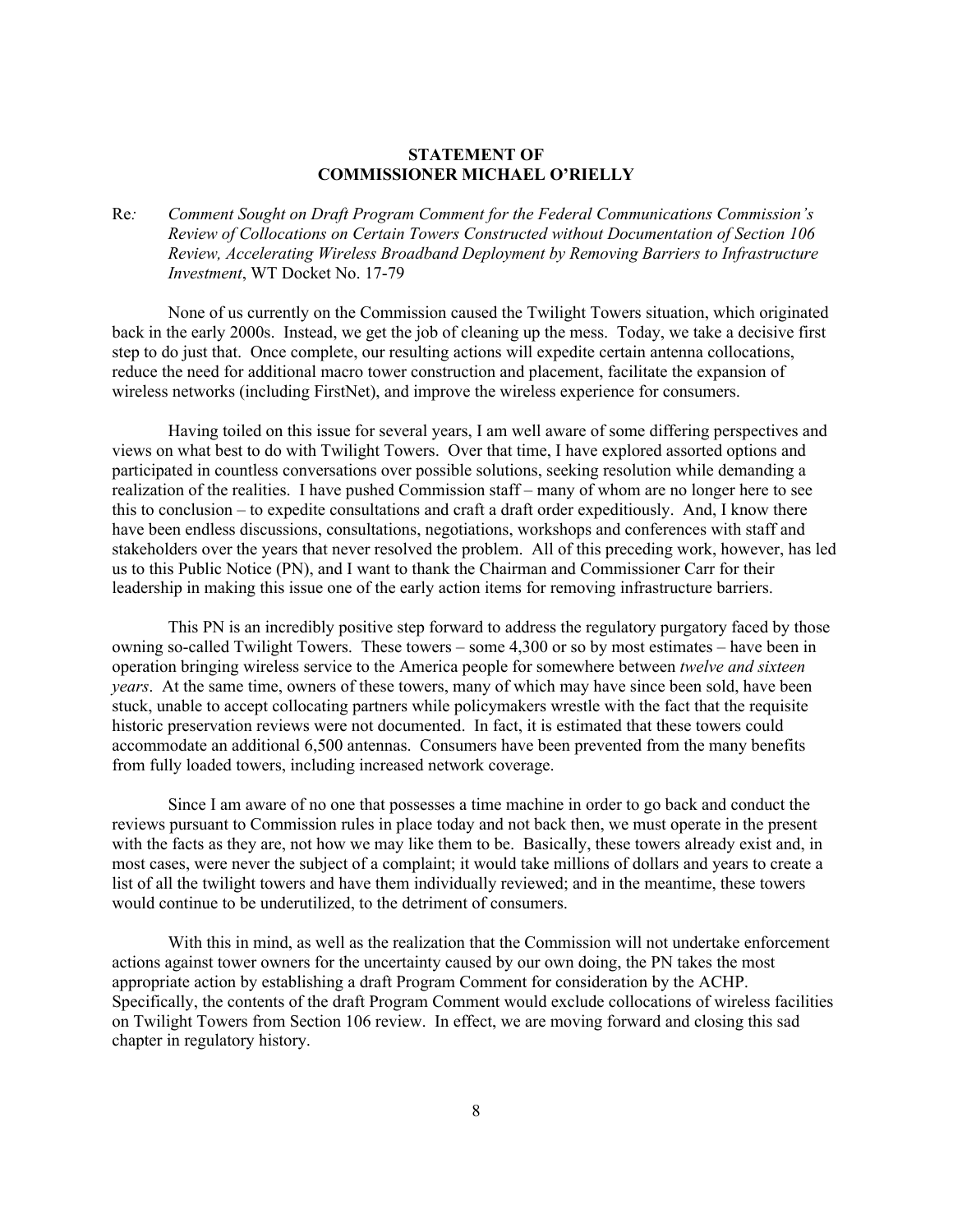### **STATEMENT OF COMMISSIONER BRENDAN CARR**

Re: *Comment Sought on Draft Program Comment for the Federal Communications Commission's Review of Collocations on Certain Towers Constructed without Documentation of Section 106 Review*, *Accelerating Wireless Broadband Deployment by Removing Barriers to Infrastructure Investment*, WT Docket No. 17-79

Today, we take another significant step in our ongoing effort to streamline and accelerate the deployment of wireless infrastructure. Specifically, we propose a plan to resolve the longstanding issue of Twilight Towers. These are towers that were built 12-16 years ago that did not necessarily undergo review pursuant to Section 106 of the National Historic Preservation Act because the FCC had yet to provide clear guidance on compliance with that provision.

The approach we adopt today would culminate in the Advisory Council on Historic Preservation adopting a document known as a "Program Comment" that would exclude collocations of communications equipment on Twilight Towers from routine historic preservation review. This action could open up thousands of towers for the deployment of new wireless facilities. As such, these towers would be treated similarly to older towers that are already excluded from historic preservation review. In today's Public Notice, we also make clear that the agency will not take enforcement action against Twilight Towers that were constructed in good faith. This clarification further removes the regulatory uncertainty that has hung over these deployments for far too long.

I am grateful for the engagement we have seen on this issue. In response to public input, we make clear in the Draft Program Comment that where a proposed collocation on a Twilight Tower is not excluded from historic preservation review, such review will be limited to the collocation and not the underlying tower. We also clarify the standard under which the FCC will treat a request for direct government-to-government consultation by a Tribal Nation as a complaint against a proposed collocation. These clarifications will provide stakeholders with additional regulatory certainty, and I thank my colleagues for their willingness to incorporate these changes into the Draft Program Comment.

For more than a decade, the FCC and a broad range of stakeholders have debated the best approach for resolving the regulatory status of Twilight Towers. So I am glad that this Commission is moving forward with a concrete solution that can open up these structures for additional wireless deployments. Doing so will help bring advanced wireless offerings to even more Americans.

I thank the staff of the Wireless Telecommunications Bureau for their hard work on this item and for their broader efforts to streamline the deployment of wireless infrastructure. I look forward to continuing to make progress on these issues in the months to come.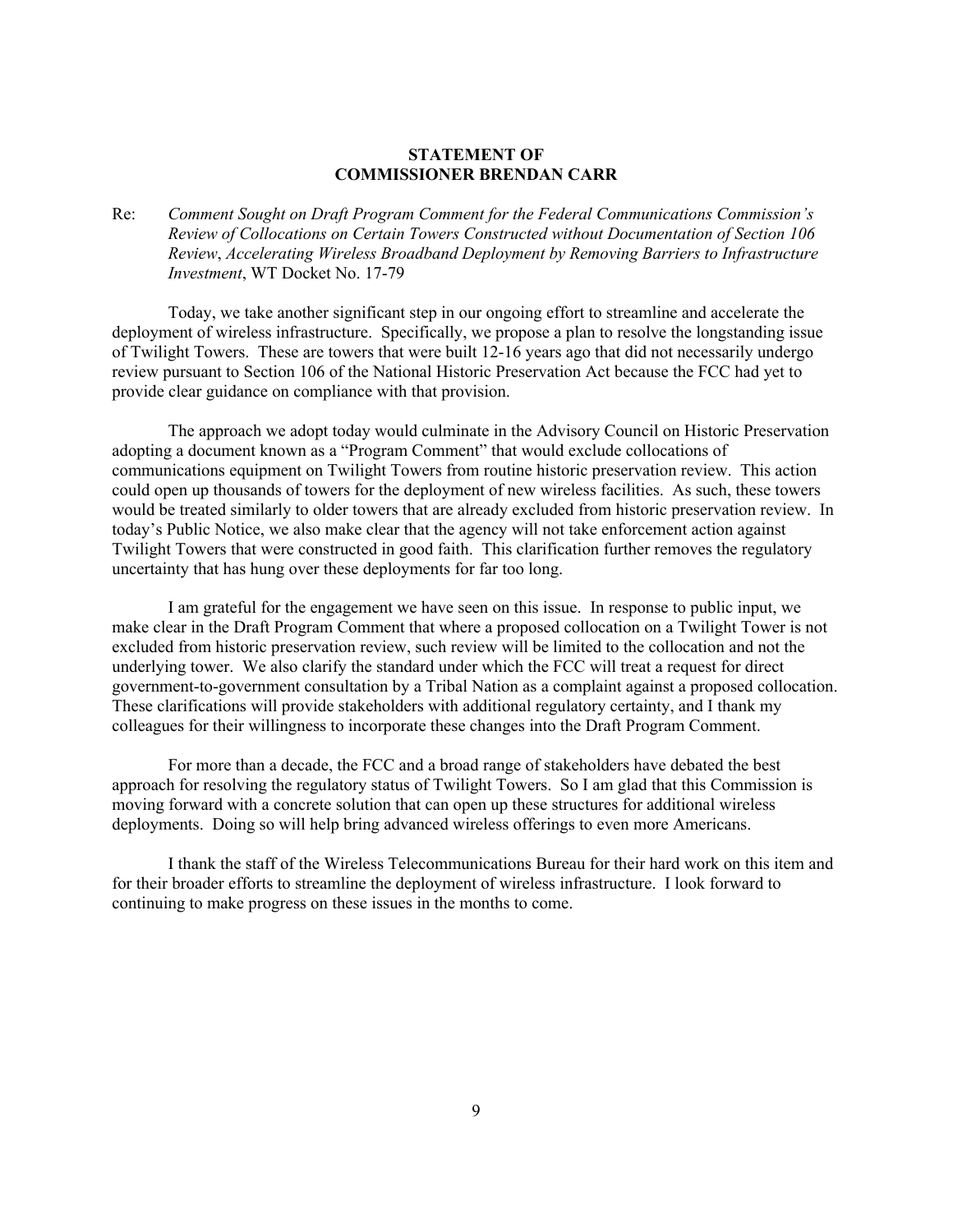### **STATEMENT OF COMMISSIONER JESSICA ROSENWORCEL, CONCURRING**

### Re: *Comment Sought on Draft Program Comment for the Federal Communications Commission's Review of Collocations on Certain Towers Constructed Without Documentation of Section 106 Review*, *Accelerating Wireless Broadband Deployment by Removing Barriers to Infrastructure Investment*, WT Docket No. 17-79

For too long, towers built during the Twilight Period have been caught in a regulatory quagmire. During this four-year period—from 2001 to 2005—both the Commission and the Advisory Council on Historic Preservation were adjusting their rules to accommodate the need to facilitate the nationwide building of wireless infrastructure. But before any new policies were put in place, towers were put in the ground and ever since these facilities have been stuck in regulatory limbo. Today's proposal seeks to bring an end to this ambiguity and make these towers available for collocation without sacrificing the ability to entertain meaningful objections or engage in tower-specific mitigation. This approach can benefit the First Responder Network Authority and other broadband providers seeking to swiftly deploy new infrastructure. It also can further historic preservation goals by limiting the need for additional towers.

But we still have a long way to go to honor our federal trust responsibility to Tribal communities impacted by towers constructed during the Twilight Period. I concur today because I believe that our effort here is well-intended but falls short of what is required. If we proceed with this draft proposal we need to simultaneously update the Commission Statement of Policy on establishing a government-togovernment relationship between the agency and federally-recognized Tribes. This document has not been revisited since it was adopted more than a decade and a half ago. It is time to take on this task and do it in conjunction with resolving these longstanding issues of tower construction. In doing so, we can set a clear and updated course for Commission policy while also giving substance to Tribal selfdetermination. And that, I believe, is worth the effort.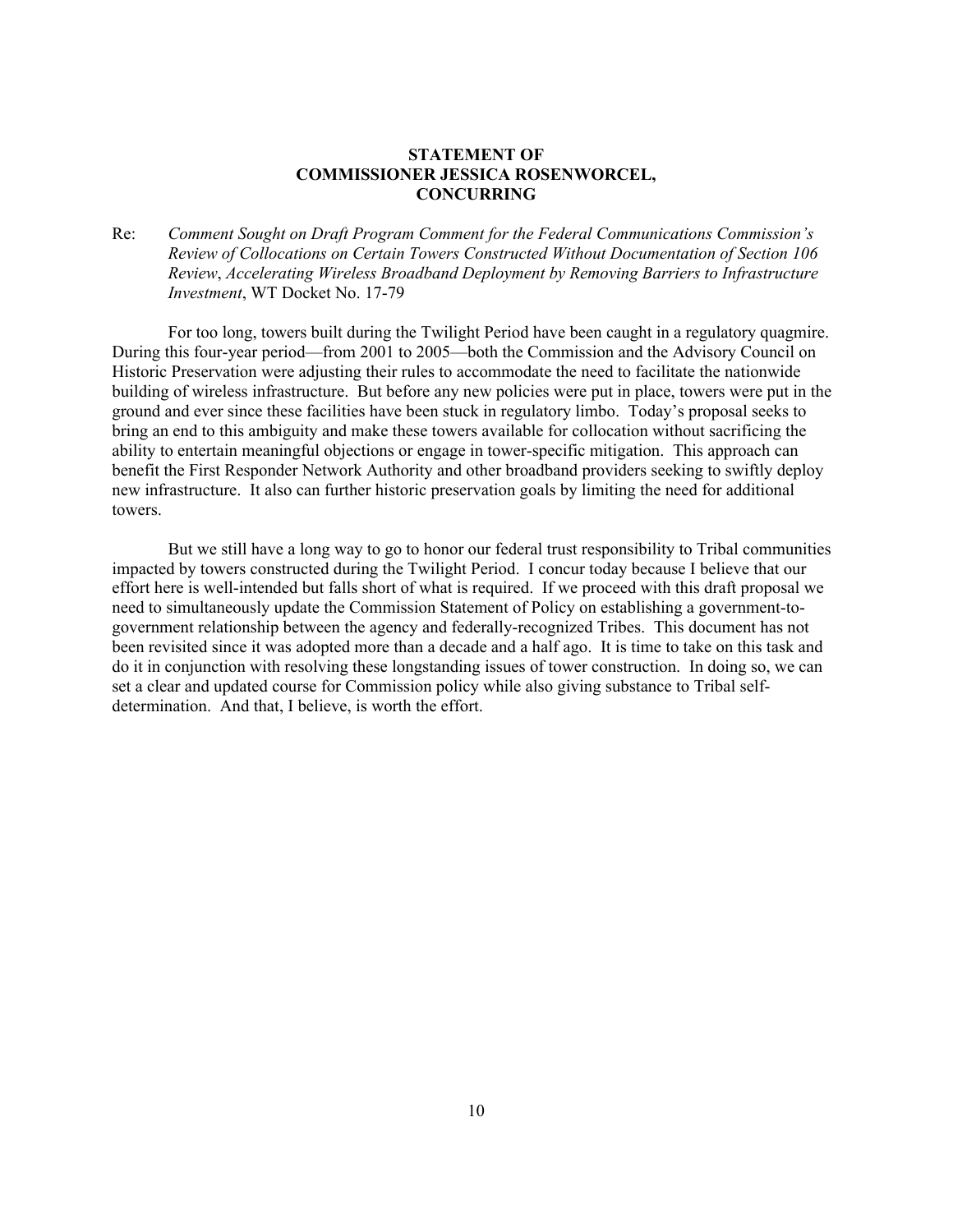## **Draft Program Comment for the Federal Communications Commission's Review of Collocations on Certain Towers Constructed Without Documentation of Section 106 Review**

This Program Comment was issued by the Advisory Council on Historic Preservation (Advisory Council) on [insert date], pursuant to 36 CFR § 800.14(e), and went into effect on that date. It provides the Federal Communications Commission (FCC or Commission) with an alternative way to comply with its responsibilities under Section 106 of the National Historic Preservation Act (NHPA), 54 U.S.C. § 306108, and its implementing regulations, 36 CFR part 800 (Section 106), as supplemented by two nationwide programmatic agreements. In particular, this Program Comment excludes from Section 106 review the collocation of wireless communications facilities on "Twilight Towers" (*i.e.*, certain communications towers for which construction commenced after March 16, 2001, and before March 7, 2005), provided that these collocations satisfy the conditions specified below.

#### **I. Background**

To fulfill its obligations under the NHPA, the FCC imposes certain compliance requirements on its applicants and licensees, but the ultimate responsibility for compliance with the NHPA remains with the FCC. In particular, Section 1.1320 of the FCC's rules (47 CFR § 1.1320) directs licensees and applicants, when determining whether a proposed action may affect historic properties, to comply with the Advisory Council's rules, 36 CFR Part 800, or an applicable program alternative, including the *Nationwide Programmatic Agreement for the Collocation of Wireless Antennas* (Collocation NPA), 47 CFR Part 1, App. B, and the *Nationwide Programmatic Agreement for Review of Effects on Historic Properties for Certain Undertakings Approved by the Federal Communications Commission* (Wireless Facilities NPA), 47 CFR Part 1, App. C. These programmatic agreements, which were executed pursuant to Section 800.14(b) of the Advisory Council's rules, substitute for the procedures that Federal agencies ordinarily must follow in performing their historic preservation reviews.<sup>1</sup>

The Collocation NPA, adopted and effective on March 16, 2001,<sup>2</sup> provides that collocations on towers<sup>3</sup> constructed on or before the effective date of that agreement are excluded from routine historic preservation review regardless of whether the underlying tower has undergone Section 106 review provided that they satisfy the specified conditions.<sup>4</sup> By contrast, the Collocation NPA provides that collocations on towers whose construction commenced after March 16, 2001, are excluded from historic preservation review only if the proposed collocation meets specified conditions and the Section 106 review process for the underlying tower and any associated environmental reviews has been completed.<sup>5</sup> Through the Wireless Facilities NPA, which was incorporated into the FCC's rules effective on March 7, 2005, the FCC adopted and codified for the first time detailed procedures for reviewing the effects on historic properties of communications towers and those collocations that are subject to review.

Prior to the adoption of the Wireless Facilities NPA, the FCC's rules did not require its licensees and

4 Collocation NPA, § III.

 $1\,36$  CFR § 800.14(b)(2).

<sup>2</sup> The Collocation NPA was amended in 2016 to establish further exclusions from review for small antennas. *See Wireless Telecommunications Bureau Announces Execution of First Amendment to the Nationwide Programmatic Agreement for the Collocation of Wireless Antennas,* Public Notice, 31 FCC Rcd 4617 (WTB 2016).

<sup>&</sup>lt;sup>3</sup> The Collocation Agreement defines "tower" as "any structure built for the sole or primary purpose of supporting FCC-licensed antennas and their associated facilities." Collocation NPA, § I.E.

<sup>5</sup> Collocation NPA, § IV.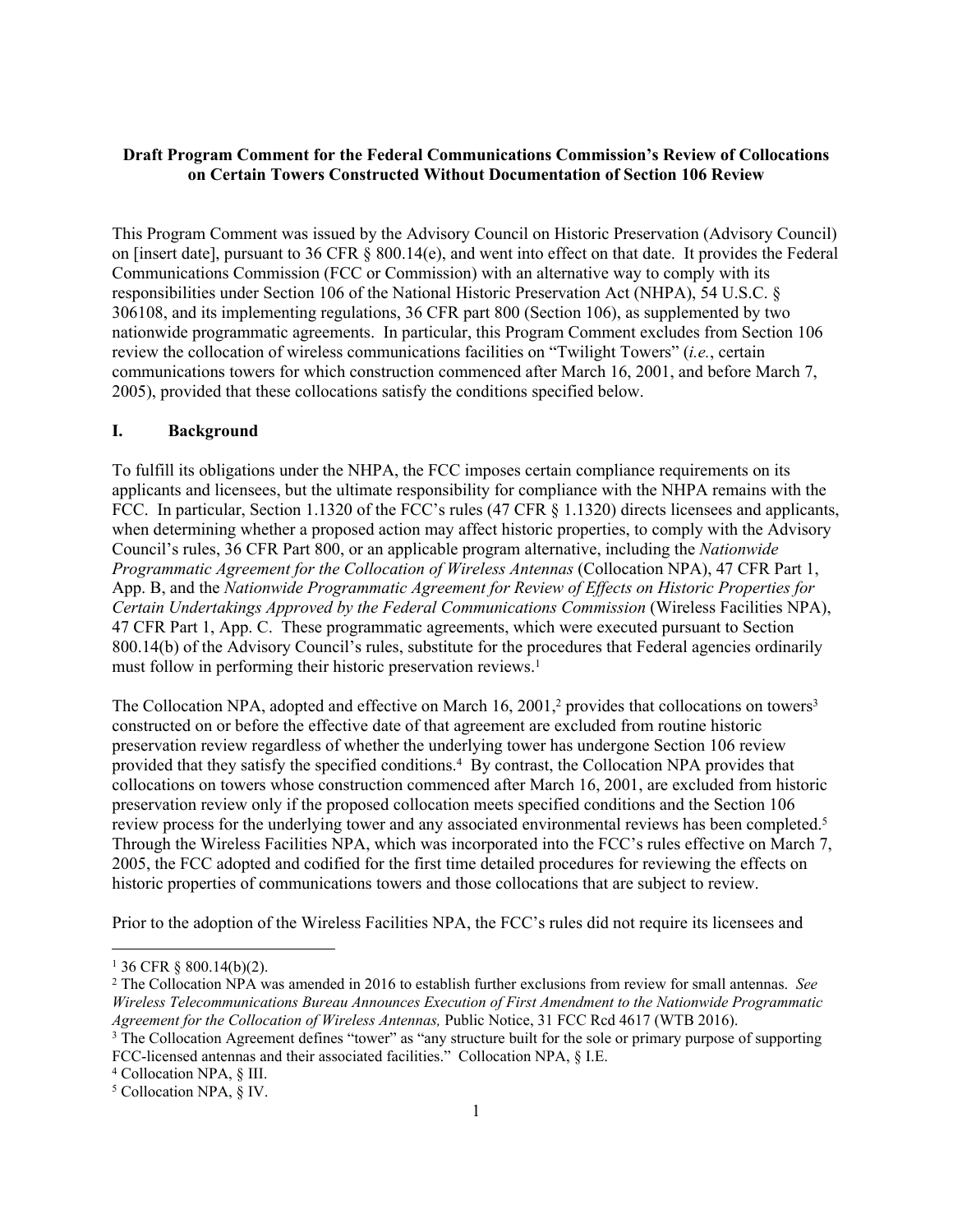applicants to follow the ACHP's rules or any other specified process when evaluating whether their proposed facilities might affect historic properties as mandated under Section 106. Accordingly, a large number of towers constructed during the period between the effective dates of the two NPAs – that is, those for which construction began after March 16, 2001, and before March 7, 2005 - do not have documentation demonstrating compliance with the Section 106 review process (an issue exacerbated by the limitations of State Historic Preservation Officers' (SHPOs') record-keeping as well as subsequent changes in tower ownership). These towers are referred to as "Twilight Towers." And because collocation on towers whose construction began after the effective date of the Collocation NPA is excluded from Section 106 review only if the tower was itself subject to review, licensees or applicants cannot currently collocate on these Twilight Towers unless each collocation completes a separate Section 106 review or the underlying tower completes an individual post-construction review process.

To develop a Program Comment, the rules of the Advisory Council require federal agencies to arrange for public participation appropriate to the subject matter and the scope of the category of covered undertakings and in accordance with the standards set forth in the Advisory Council's rules.<sup>6</sup> Over the past several years, the FCC has engaged with Tribal Nations, Native Hawaiian Organizations (NHOs), SHPOs, and industry, by holding many face-to-face meetings, sponsoring webinars and workshops, participating in conferences, and distributing written materials. In 2014, FCC staff began consultations with relevant parties to discuss possible solutions to make Twilight Towers broadly available for collocations in a manner consistent with the requirements of and policies underlying the NHPA. In October 2015, the FCC circulated a discussion document to SHPOs, Tribal Nations, NHOs and industry associations, and in January 2016, the FCC facilitated a summit in Isleta Pueblo, New Mexico, devoted to discussion of Twilight Towers. Industry, Tribal, and SHPO representatives participated in this meeting. Following the meeting, the FCC sought written comments from the summit participants. In August 2016, the FCC circulated to industry associations, SHPOs, and Tribal/NHO contacts a discussion draft term sheet developed as a result of those consultations. Follow up calls with Tribal and SHPO representatives and other interested parties, including the Advisory Council staff, were held throughout 2016.

Further, in the Wireless Infrastructure NPRM, adopted in April 2017, the FCC sought public comment on how to resolve remaining Section 106 issues associated with collocation on Twilight Towers, and it received numerous comments on these issues.<sup>7</sup> Finally, the FCC facilitated consultations with Tribal representatives on the Rosebud Sioux Reservation on June 8, 2017; at the annual meeting of the National Conference of American Indians on June 14, 2017; on the Navajo Reservation on August 22, 2017; and in Washington, DC on October 4, 2017. FCC staff have also continued to meet in person and by phone with SHPOs and Tribal representatives since release of the Wireless Infrastructure NPRM.

### **II. Need for Program Comment to Address Twilight Towers**

This Program Comment adopts an exclusion under Section 106 for certain collocations on Twilight Towers. This exclusion is warranted due to a number of unique factors associated with towers whose construction commenced during the period from March 17, 2001 through March 6, 2005, including: (1) the limited reliability of Section 106 review documentation from that time period; (2) the lack of specificity in the FCC's rules regarding Section 106 review at the time the Twilight Towers were

 $6$  36 C.F.R. § 800.14(e)(2).

<sup>7</sup> *See Accelerating Wireless Broadband Deployment by Removing Barriers to Infrastructure Investment*, Notice of Proposed Rulemaking and Notice of Inquiry, 32 FCC Rcd 3330, 3358-3361, paras. 78-86 (2017) (Wireless Infrastructure NPRM).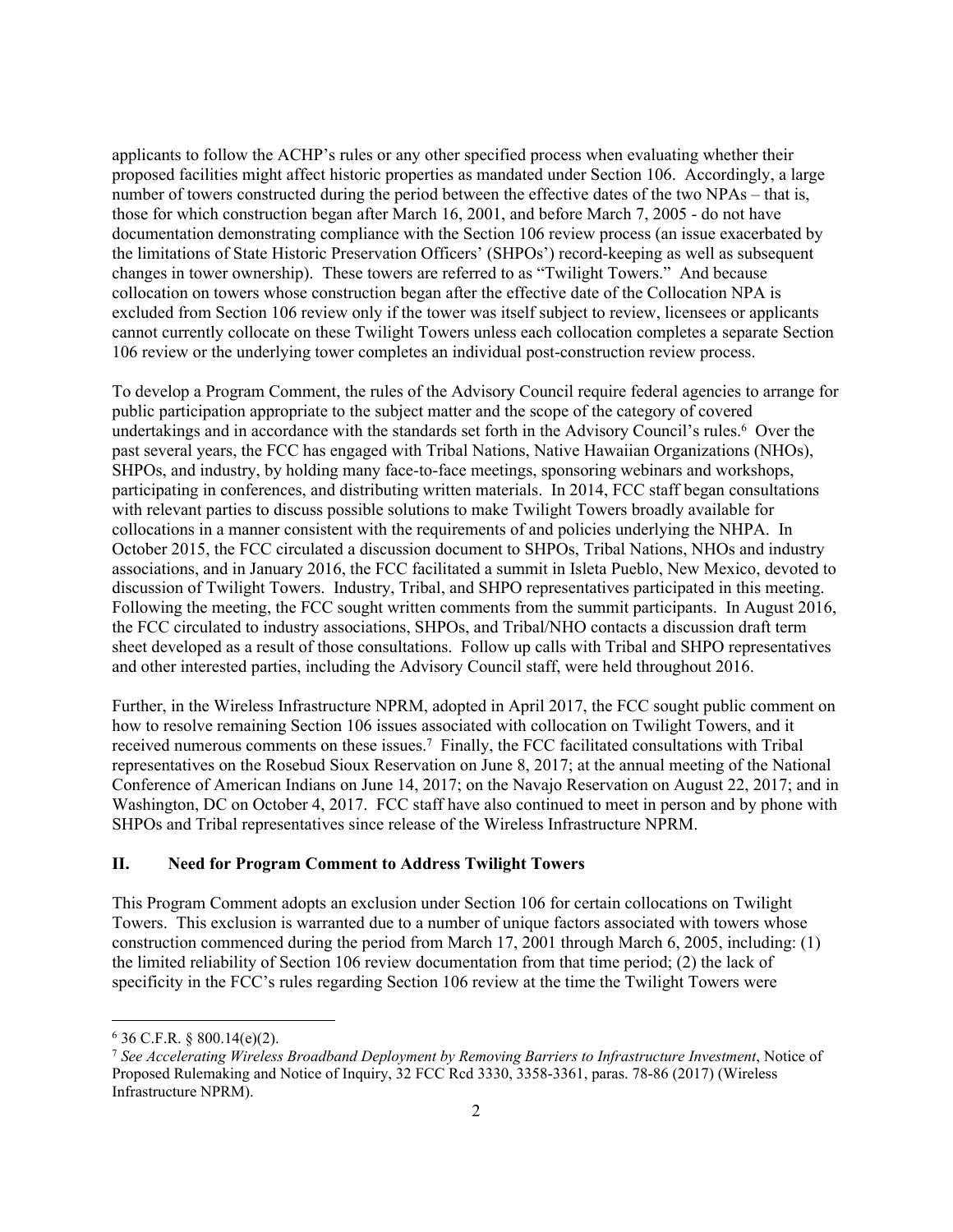constructed; (3) the limited likelihood that Section 106 review could identify adverse effects from these towers that are not yet known after 12 years or more; and (4) the significant public interest in making these towers readily available for collocation.

Although during the time between the Collocation NPA and the Wireless Facilities NPA the FCC's environmental rules required licensees and applicants to evaluate whether proposed facilities may affect historic properties, the rules did not then state that parties must perform this evaluation by following the Advisory Council's rules or any other specific process. Thus, prior to the effective date of the Wireless Facilities NPA, it was unclear whether the FCC's rules required consultation with the relevant SHPO and/or Tribal Historic Preservation Officer (THPO), engagement with Tribal Nations to identify historic properties off Tribal land (including government-to-government consultation), or any other particular procedures, and this lack of clarity may explain why many towers built during this period apparently did not obtain required clearance.

Routine Section 106 review of Twilight Towers is likely to provide little benefit in preserving historic properties. Twilight Towers have been in place for 12 to 16 years. In the vast majority of cases, no adverse effects from these towers have been brought to the FCC's attention. While the lack of objections filed with the FCC does not guarantee that *none* of the Twilight Towers have caused, or continue to cause, adverse effects on historic properties, such cases are likely few given the passage of time and absence of objections. In addition, any effects on historic properties that may have occurred during construction may be difficult to demonstrate so many years after the fact.

Further, an exclusion for collocations on Twilight Towers under the conditions specified below is in the public interest. The exclusion will rapidly make available thousands of existing towers<sup>8</sup> to support wireless broadband deployment, including the FirstNet public safety broadband network,<sup>9</sup> without causing adverse impacts. Importantly, facilitating collocations on existing towers will reduce the need for new towers, thereby avoiding the impact of new tower construction on the environment and on locations with historical and cultural significance.

A Program Comment is necessary to facilitate collocation on Twilight Towers. While the Wireless Facilities NPA contemplates a process for review of proposed collocations on towers that were built without required review, review of each collocation only satisfies the Section 106 requirement for that collocation; it does not clear the tower for future collocations. Given the large number of Twilight Towers and potential collocations that could be installed on those towers, the existing review process imposes burdens on all participants that, in the context of the other considerations discussed herein, are not commensurate with its historic preservation benefits.

Accordingly, an approach different from the standard Section 106 review process is warranted to make Twilight Towers readily available for collocations. Given the significant public benefits to be realized by making these facilities available for collocation, together with the other considerations discussed above,

<sup>&</sup>lt;sup>8</sup> The members of two major industry associations have collectively reported owning 4,298 towers that could be classified as Twilight Towers. Letter from Brian Josef, Assistant Vice President, Regulatory Affairs, CTIA – The Wireless Association, and D. Zachary Champ, Assistant Vice President, Regulatory Affairs, PCIA – The Wireless Infrastructure Association, to Chad Breckinridge Associate Chief, WTB, FCC (dated June 4, 2015). There may be more Twilight Towers owned by entities that are not members of these associations or that did not participate in their survey.

<sup>9</sup> *See* 47 U.S.C. § 1426(c)(3) (providing that "the First Responder Network Authority shall enter into agreements to utilize, to the maximum extent economically desirable, existing (A) commercial or other communications infrastructure; and (B) Federal, state, tribal, or local infrastructure").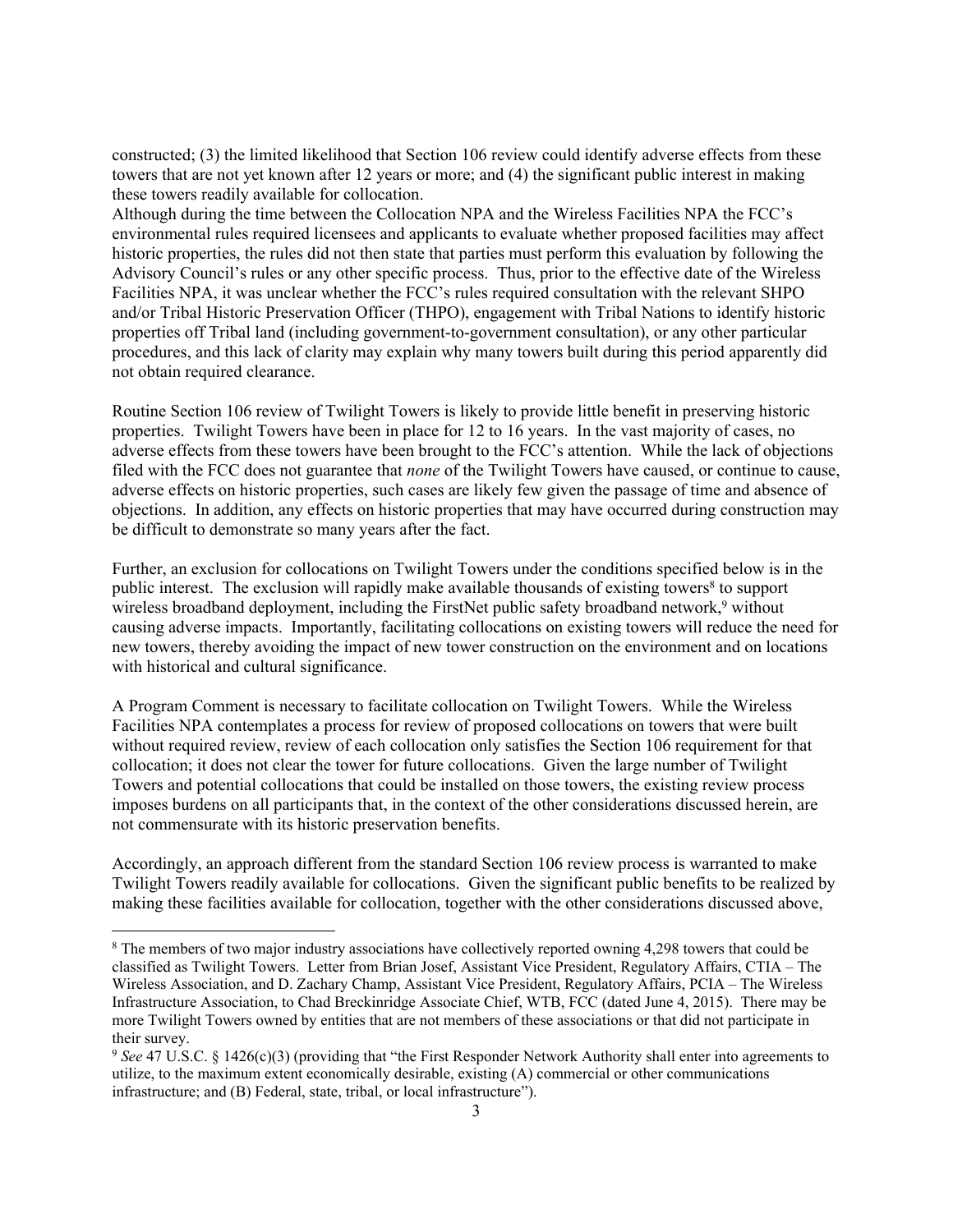requiring each licensee or applicant to review each tower individually before collocating is not an effective or efficient means for the FCC to comply with its obligations under Section 106. This Program Comment is responsive to the unusual set of factors surrounding the use of these Twilight Towers for the limited purpose of collocation.

### **III. Exemption from Duplicate Review of Effects of Collocations by Other Federal Agencies**

Other federal agencies are not required to comply with Section 106 with regard to the effects of collocations on Twilight Towers that are excluded from review under this Program Comment. When other federal agencies have broader undertakings that include collocations on Twilight Towers, they must, however, comply with Section 106 in accordance with the process set forth at 36 CFR 800.3 through 800.7, or 800.8(c), or another applicable program alternative under 36 CFR 800.14 for aspects of the undertaking not involving the collocations.

#### **IV. Exclusion for Twilight Towers**

In August 2000, the Advisory Council established a Telecommunications Working Group to provide a forum for the FCC, industry representatives, SHPOs, THPOs, other Tribal representatives, and the Advisory Council to discuss improved coordination of Section 106 compliance regarding wireless communications facilities affecting historic properties. The Advisory Council and the Working Group developed the Collocation NPA, which recognized that the effects on historic properties of collocations on buildings, towers, and other structures are likely to be minimal and not adverse provided that certain premises and procedures are taken into consideration, including limitations on the extent of new construction and excavation. Further, the Collocation NPA stated that its terms should be "interpreted and implemented wherever possible in ways that encourage collocation." Consistent with that directive, this Program Comment serves to resolve a long standing impediment to collocation on Twilight Towers within the broader protective framework established by the Collocation NPA.

We intend the exclusion here to mirror the exclusion in the Collocation NPA that applies to collocations on towers for which construction commenced on or before March 16, 2001. And so, pursuant to the exclusion adopted here, an antenna may be mounted on an existing tower for which construction commenced between March 16, 2001, and March 7, 2005, without such collocation being reviewed through the Section 106 process set forth in the Wireless Facilities NPA, unless:

- (1) The mounting of the proposed antenna on the tower would increase the existing height of the tower by more than 10%, or by the height of one additional antenna array with separation from the nearest existing antenna not to exceed twenty feet, whichever is greater, except that the mounting of the proposed antenna may exceed the size limits set forth in this paragraph if necessary to avoid interference with existing antennas; or
- (2) The mounting of the proposed antenna would involve the installation of more than the standard number of new equipment cabinets for the technology involved, not to exceed four, or more than one new equipment shelter; or
- (3) The mounting of the proposed antenna would involve adding an appurtenance to the body of the tower that would protrude from the edge of the tower more than twenty feet or more than the width of the tower structure at the level of the appurtenance, whichever is greater, except that the mounting of the proposed antenna may exceed the size limits set forth in this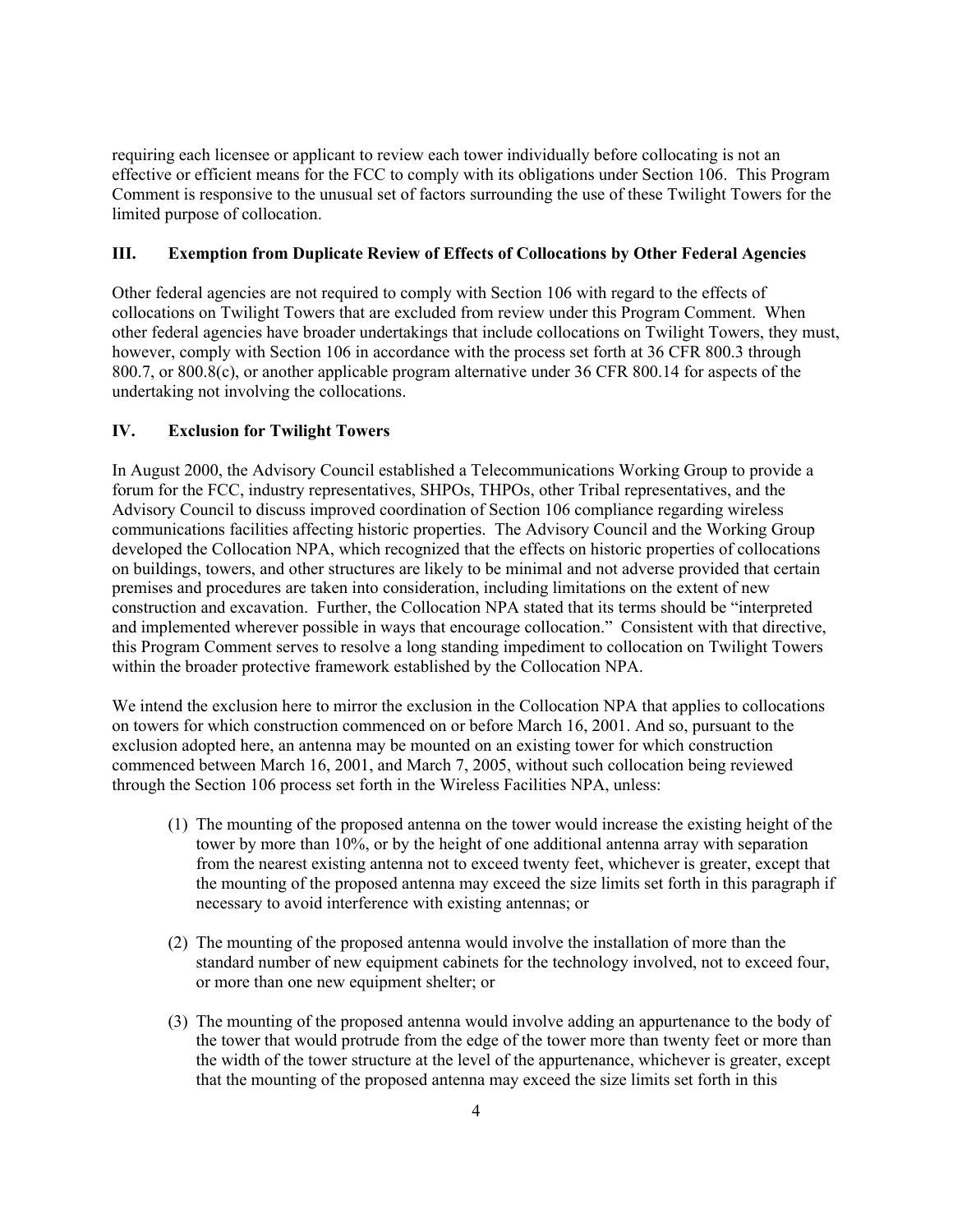paragraph if necessary to shelter the antenna from inclement weather or to connect the antenna to the tower via cable; or

- (4) The mounting of the proposed antenna would involve excavation outside the current tower site, defined as the current boundaries of the leased or owned property surrounding the tower and any access or utility easements currently related to the site; or
- (5) The tower has been determined by the FCC to have an adverse effect on one or more historic properties, where such effect has not been avoided or mitigated through a conditional no adverse effect determination, a Memorandum of Agreement, a programmatic agreement, or a finding of compliance with Section 106 and the Wireless Facilities NPA; or
- (6) The tower is the subject of a pending environmental review or related proceeding before the FCC involving compliance with Section 106 of the NHPA; or
- (7) The collocation licensee or the owner of the tower has received written or electronic notification that the FCC is in receipt of a complaint from a member of the public, a Tribal Nation or NHO, a SHPO, or the Advisory Council that the collocation has an adverse effect on one or more historic properties. Any such complaint must be in writing and supported by substantial evidence describing how the effect from the collocation is adverse to the attributes that qualify any affected historic property for eligibility or potential eligibility for the National Register.

In the event that a proposed collocation on a Twilight Tower does not meet the conditions specified above for this exclusion, the collocation must undergo historic preservation review as required by the rules of the Advisory Council as revised or supplemented by the Wireless Facilities NPA and the Collocation NPA. As provided in the Wireless Facilities NPA, such review is limited to effects from the collocation and shall not include consideration of effects on historic properties from the underlying tower.

## **V. Additional Provisions Relating to Tribal Nations**

This Program Comment does not apply on Tribal lands unless the relevant Tribal Nation has provided the FCC with a written notice agreeing to its application on Tribal lands.

A Tribal Nation may request direct government-to-government consultation with the FCC at any time with respect to a Twilight Tower or any collocation thereon. The FCC will respond to any such request in a manner consistent with its responsibility toward Tribal Nations. When indicated by the circumstances, and if the request is in writing and supported by substantial evidence as described in paragraph IV.7., the FCC shall treat a request for consultation as a complaint against the proposed collocation and shall notify the tower owner accordingly.

A Tribal Nation may provide confidential supporting evidence or other relevant information relating to a historic property of religious or cultural significance. The FCC shall protect all confidential information consistent with Section IV.I of the Wireless Facilities NPA.

#### **VI. Administrative Provisions**

A. Definitions. Unless otherwise defined in this Program Comment, the terms used here shall